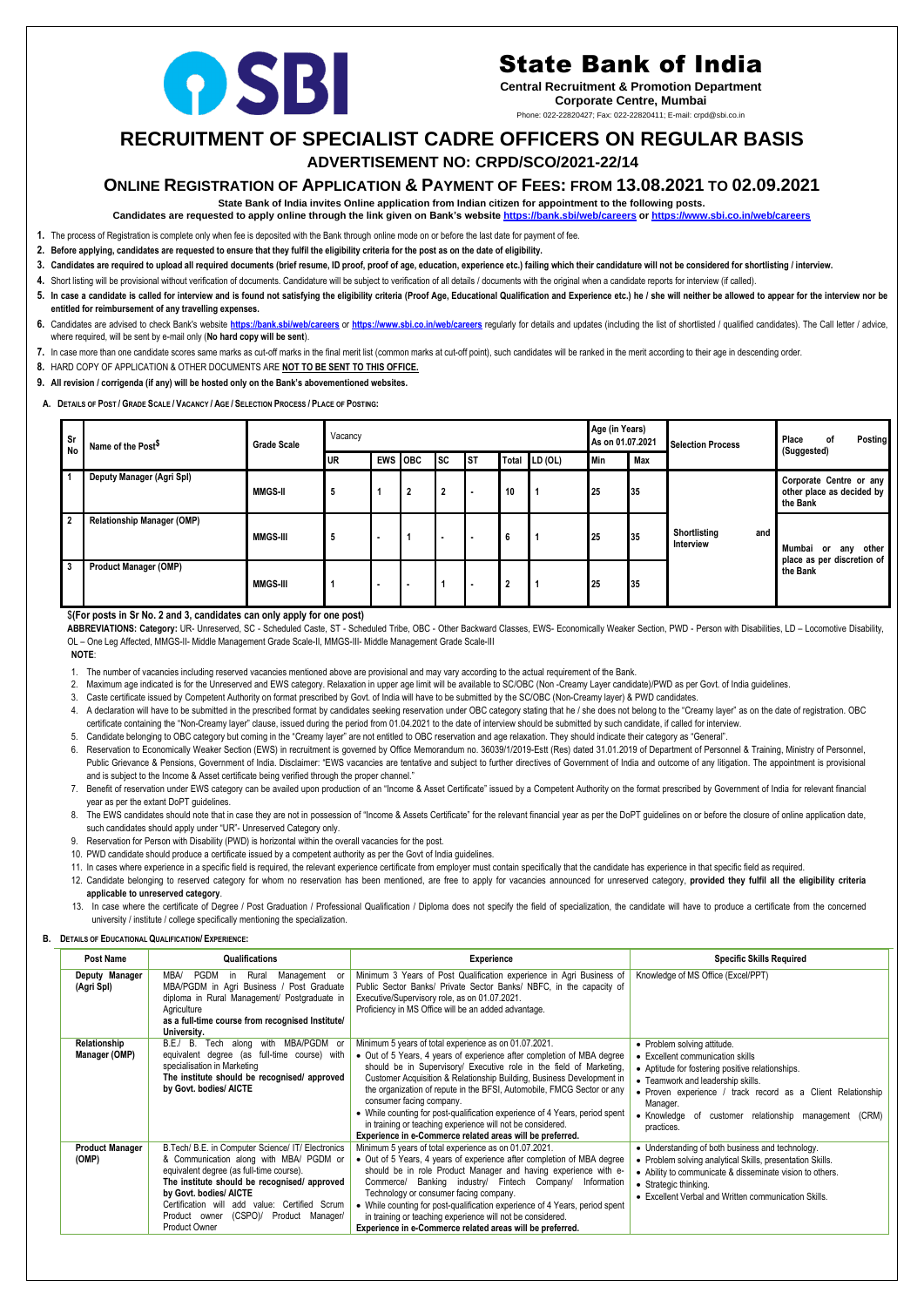| <b>Post Name</b>                | Job Profile in Brief                                                                                                                                                                                                                                                                                                                                                                                                                                                                                                                                                                                                                                                                                                                                                                                                                                                                                                                                                                                                                                                                                                                                                                                                                                                                                                                                                                                                                                                                                                                                                                                                                                                                                                                                                                                                                            | <b>KRAs in Brief</b>                                                                                                                                                                                                                                                                                                                                                                                                                                                                                                                                                                                                                                                                                                                                                                                                                                                                                                                                                                                                                                                                                                                                                                                                                                                                                                                                                                                                                                                                                                                                                                                      |
|---------------------------------|-------------------------------------------------------------------------------------------------------------------------------------------------------------------------------------------------------------------------------------------------------------------------------------------------------------------------------------------------------------------------------------------------------------------------------------------------------------------------------------------------------------------------------------------------------------------------------------------------------------------------------------------------------------------------------------------------------------------------------------------------------------------------------------------------------------------------------------------------------------------------------------------------------------------------------------------------------------------------------------------------------------------------------------------------------------------------------------------------------------------------------------------------------------------------------------------------------------------------------------------------------------------------------------------------------------------------------------------------------------------------------------------------------------------------------------------------------------------------------------------------------------------------------------------------------------------------------------------------------------------------------------------------------------------------------------------------------------------------------------------------------------------------------------------------------------------------------------------------|-----------------------------------------------------------------------------------------------------------------------------------------------------------------------------------------------------------------------------------------------------------------------------------------------------------------------------------------------------------------------------------------------------------------------------------------------------------------------------------------------------------------------------------------------------------------------------------------------------------------------------------------------------------------------------------------------------------------------------------------------------------------------------------------------------------------------------------------------------------------------------------------------------------------------------------------------------------------------------------------------------------------------------------------------------------------------------------------------------------------------------------------------------------------------------------------------------------------------------------------------------------------------------------------------------------------------------------------------------------------------------------------------------------------------------------------------------------------------------------------------------------------------------------------------------------------------------------------------------------|
| Deputy<br>Manager<br>(Agri Spl) | • End to end Digitization of Agri loan handling.<br>• Policy level changes in Agri Products as per market demand.<br>• Onboarding of NBFCs for Co-Lending/ On-Lending/Pool Purchase.<br>• Onboarding of Agritechs/ Fintechs.<br>• New Product development.<br>• Financing to Farm Produce Companies/ SHGs/ Dairy/ Fisheries/Horticulture                                                                                                                                                                                                                                                                                                                                                                                                                                                                                                                                                                                                                                                                                                                                                                                                                                                                                                                                                                                                                                                                                                                                                                                                                                                                                                                                                                                                                                                                                                        | • Growth in tie-up loan outstanding.<br>• No. of New FPC/ FPC Loans/ SHG Loans sanctioned.<br>• Outstanding in ABAL.<br>• Outstanding in Agri Loans.<br>• No. of NBFCs onboarded under Co-Lending/On-Lending Pool purchase.<br>• Digital initiative taken.<br>• Outstanding in Agri Infrastructure Fund (AIF)/ Animal Husbandry Infrastructure Fund (AHIDF) /<br>PM FME Scheme.<br>• Outstanding in investment credit products.                                                                                                                                                                                                                                                                                                                                                                                                                                                                                                                                                                                                                                                                                                                                                                                                                                                                                                                                                                                                                                                                                                                                                                           |
|                                 |                                                                                                                                                                                                                                                                                                                                                                                                                                                                                                                                                                                                                                                                                                                                                                                                                                                                                                                                                                                                                                                                                                                                                                                                                                                                                                                                                                                                                                                                                                                                                                                                                                                                                                                                                                                                                                                 | • No. of Agri Tech/ Fin Techs onboarded.                                                                                                                                                                                                                                                                                                                                                                                                                                                                                                                                                                                                                                                                                                                                                                                                                                                                                                                                                                                                                                                                                                                                                                                                                                                                                                                                                                                                                                                                                                                                                                  |
| Relationship<br>Manager (OMP)   | • To accomplish tie ups with Merchant/ online sellers.<br>• Customer acquisition and campaign strategy.<br>• Providing Marketing Support by suggesting new creative/ products based on Market & Industry<br>requirements.<br>. Negotiation/ interactions with vendors/ technology solution providers to enable to have win- win<br>situations.<br>• Ensuring prompt customer service and complaint management.<br>• Arranging marketing campaigns including social media and digital marketing.<br>• Ensure smooth and seamless customer experience/ journey for the online marketplace.<br>• Coordinate with relevant IT teams to ensure delivery on Customer experience.<br>• Monitor and track key Customer experience matrix periodically.<br>• Analysis and Review of Seller data and outcome achieved.<br>• Suggest measures to be adopted to delight customer based on feedback/ analysis.<br>• To devise and construct campaigns based on analytics.<br>• Support in product customization as per best Industry practices.<br>• Formulation & execution of business strategy/ marketing plan in coordination with Business Analyst                                                                                                                                                                                                                                                                                                                                                                                                                                                                                                                                                                                                                                                                                                      | • In-charge of B2B & B2C partnership in allocated category for online marketplace.<br>• Sign-up B2B & B2C marketplace partners (including sourcing, negotiations and contracting)<br>• Develop and implement negotiations strategy and relationship arrangements with B2B & B2C<br>partners.<br>• Responsible for achieving growth targets for on-boarding of new merchants/customers.<br>• Drive initiatives to improve merchant acquisitions, customer engagement and digital sales.<br>• Responsible for achieving customer acquisition and GMV (Gross Merchandise volume) growth<br>targets from B2B partnerships.<br>· Obtain monitor and track key metrics in online usage (page views, click-through and<br>conversions) and present reports.<br>• Responsible for increase in number of digitally active customers.<br>• Increase in number of customers using the online Marketplace.<br>• Responsible for required support (Content etc) for marketing initiatives.<br>• Responsible to implement online and social media campaigns.<br>• Ensuring prompt customer service and complaint management.<br>• Any other work as entrusted by the Controller/ Supervisor.                                                                                                                                                                                                                                                                                                                                                                                                                            |
| Product<br>Manager (OMP)        | & Customer support teams.<br>• Understanding requirements, helping to define a product vision and strategy, and working with<br>Business, Technology & engineering Team to execute it.<br>• Ownership of products which involves defining the scope and developing requirements for new<br>products as well as improvisations and progressive release for existing products.<br>• Conceptualize and build innovative products in consumer internet (preferably e-Commerce) related<br>space which will include integration with financial products / other products available on the platform<br>by end to end product management.<br>• Should be able to define metrics for business success and prepare presentations to showcase the<br>performance to the leadership team.<br>• Should be able to work in cross-functional environments including business development team,<br>marketing, higher management, customer support and engineering and UI/UX design teams.<br>• Understanding the Digital Marketing & should be able to communicate with digital marketing and<br>campaign management team for execution/ impact analysis of campaigns.<br>· Successful track record of collaboration with product development team & across Vendors.<br>Candidates will be engaging closely with engineering teams to discuss on the best possible<br>implementation method and delivery timelines.<br>• Candidate is expected to manage the entire product development lifecycle with agile mindset.<br>Should be able to define sprints, participate in scrums and manage backlog.<br>• Ability to solve complex issues to achieve objectives and deliver results on multiple projects in a<br>complex, fast-moving environment.<br>• Strong business management, analysis skills. Should be good with strategy and communication<br>skills. | • Identify, prioritize and redesign core product/ processes for relevant BU.<br>• Responsible for revised process approval in coordination with BUs.<br>• Monitoring, tracking and organizing of all required SOPs, manual, e-circular, e-lessons for<br>proposed new product.<br>• Responsible for collating the 'on-ground' feedback from the stakeholders.<br>• Responsible for achieving cost savings targets from the digital transformation.<br>• Achievement of targets for redeployment and staff from service to sales.<br>• Responsible for design, development and execution of new products in assigned categories in<br>coordination with vendor/ technical teams.<br>• Responsible for achieving manpower re-deployment targets from the digital transformation.<br>• Achievement of desired sales targets from launch of re-imagined customer journeys and<br>products from Business units.<br>• Accurately complete item set up requirements and all related documents; communicate to<br>procurement, quality department, marketing and sales.<br>• Work to ensure that product specifications are precise and up-to-date and then communicate to<br>concerned departments.<br>• Coordinate with Marketing & Communications teams on new products launch programs on<br>assigned categories.<br>• Understand competitive marketplace for assigned categories and document competitive cross<br>references.<br>• Responsible for achieving P&L targets from the digital transformation.<br>• Responsible for streamlining the process on regular interval to face the competitive market. |

Interview: Mere fulfilling minimum qualification and experience will not vest any right in candidate for being called for interview. The Shortlisting Committee constituted by the Bank will decide the shortlisting parameter thereafter, adequate number of candidates, as decided by the Bank will be shortlisted and called for interview. The decision of the Bank to call the candidates for the interview shall be final. No correspondence will be en this regard.

Merit List: Merit list for selection will be prepared in descending order on the basis of scores obtained in interview only. In case more than one candidate score the cut-off marks (common marks at cut-off point), such can be ranked according to their age in descending order, in the merit.

**G.** How To APPLY: Candidates should have valid email ID which should be kept active till the declaration of result. It will help him / her in getting call letter / Interview advices etc. by email.

- **i.** Application fees and Intimation Charges (Non-refundable) is  $\vec{\tau}$  750/- ( $\vec{\tau}$  Seven hundred fifty only) for General/ OBC/ EWS candidates and NIL for SC/ ST/ PWD candidates.
- ii. Fee payment will have to be made online through payment gateway available on the Bank's Career website.
- **iii.** After ensuring correctness of the particulars in the application form, candidates are required to pay the fees through payment gateway integrated with the application. No change/ edit in the application will be allowed thereafter.
- **iv.** The payment can be made by using Debit Card/ Credit Card/ Internet Banking etc. by providing information as asked on the screen. Transaction charges for online payment, if any, will be borne by the candidates.
- **v.** On successful completion of the transaction, "**e-Receipt**" and "**application form**", bearing the date of submission by the candidate, will be generated which should be printed and **retained by the candidate**.
- **vi.** If the online payment of fee is not successfully completed in first instance, please make fresh attempts to make online payment.
- **vii.** There is also a provision to reprint the e-Receipt and Application form containing fee details, at later stage.
- **viii.** Application Fee once paid will **NOT** be refunded on any account **NOR** can it be adjusted for any other examination or selection in future.

### **D. REMUNERATION:**

| Sr. No. | Post Name                         | Scale           | Pav Scale*                              |  |
|---------|-----------------------------------|-----------------|-----------------------------------------|--|
|         | Deputy Manager (Agri Spl.)        | <b>MMGS-II</b>  | Basic: 48170-1740/1-49910-1990/10-69810 |  |
|         | <b>Relationship Manager (OMP)</b> | <b>MMGS-III</b> | Basic: 63840-1990/5-73790-2220/2-78230  |  |
|         | <b>Product Manager (OMP)</b>      |                 |                                         |  |

**\* The officer will be eligible for DA, HRA, CCA, PF, Contributory Pension Fund, LFC, Medical Facility etc. as per rules in force from time to time.**

#### **E. SELECTION PROCESS:**

The selection will be based on **shortlisting and interview.**

#### **F. CALL LETTER FOR INTERVIEW:**

**Intimation/ call letter for interview will be sent by email / will be uploaded on Bank's website. NO HARD COPY WILL BE SENT.**

| <b>GUIDELINES FOR PAYMENT OF FEES</b><br>LICATION:<br><b>FLINES FOR FILL</b><br><b>ONLINE</b><br>LING<br><b>APP</b><br><b>GUIDEL</b> |
|--------------------------------------------------------------------------------------------------------------------------------------|
|--------------------------------------------------------------------------------------------------------------------------------------|

- **i.** Candidates will be required to register themselves online through the link available on SBI website **<https://bank.sbi/careers> OR <https://www.sbi.co.in/careers>** and pay the application fee using Internet Banking/ Debit Card/ Credit Card etc.
- **ii.** Candidates should first scan their latest photograph and signature. Online application will not be registered unless candidate uploads his/her photo and signature as specified on the online registration page (Please refer para H-b-ii. and para H-c.-v. along with para H-e.-vi under 'How to Upload Documents").
- **iii.** Candidates should fill the application carefully. Once application is filled-in completely, candidate should submit the same. In the event of candidate not being able to fill the application in one go, he can save the information already entered. When the information/ application is saved, a provisional registration number and password is generated by the system and displayed on the screen. **Candidate should note down the registration number and password.** They can re-open the saved application using registration number and password and edit the particulars, if needed, but only for **three** times. Please note that this facility of editing the saved information will be available for **three times only**. Once the application is filled completely, candidate should submit the same and proceed for online payment of fee.
- **iv.** After registering online, the candidates are advised to take a printout of the system generated online application forms